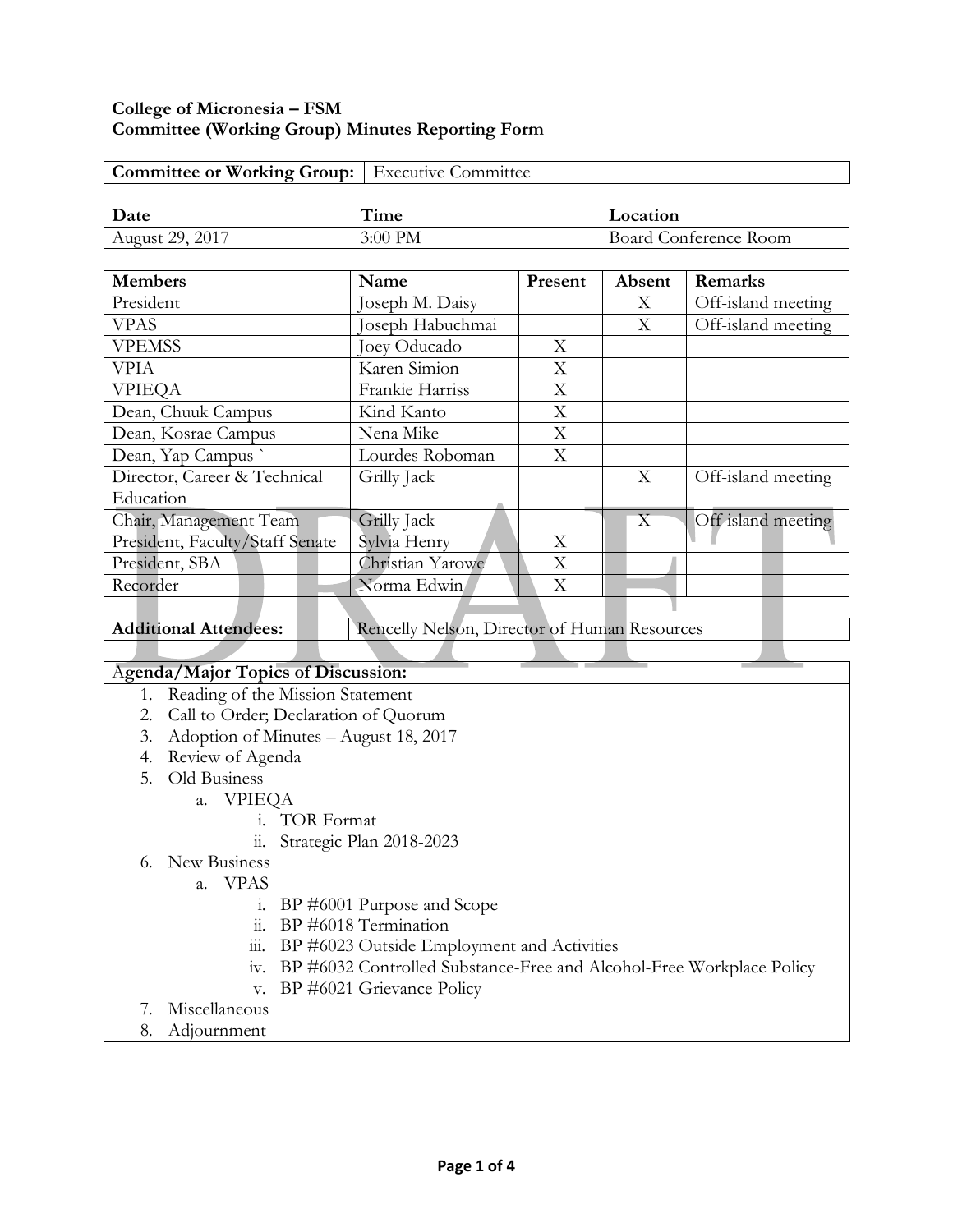## **Discussion of Agenda/Information Sharing:**

- 1. **Reading of the Mission Statement**: SBA President Yarowe read the mission statement.
- 2. **Call to Order; Declaration of Quorum**: A quorum was declared; VPIEQA Harriss presided. The new national campus SBA President Christian Yarowe was introduced.
- *3.* **Adoption of Minutes –August 18, 2017:** Minor edits were made to the minutes. *VP Oducado moved and FSS President Henry seconded to adopt the corrected minutes of the August 18, 2017, meeting. The motion passed with one abstention* (Roboman, not present at meeting).
- 4. **Review of Agenda**: VP Harriss recommended that TOR be placed last as the other agenda items require attention prior to the September board meeting. Since HR Director was present, new business would be the first order of business.
- 5. **New Business**
	- **a. VPAS**
		- *i.* **BP #6001 Purpose and Scope:** Proposed revisions include standardizing the format and addition of the last paragraph as recommended by the legal counsel. The recommended changes have been reviewed by legal counsel, HRC and FSS. Clarification sought for "directive" in the last paragraph. Legal counsel to be consulted. *VP Oducado moved and FSS President Henry seconded to endorse the proposed revisions to BP #6001 Purpose and Scope and HR to get clarification from legal counsel regarding "directive" for inclusion in the procedures. The motion passed with one abstention (Mike).*

*iii.* **BP # 6023 Outside Employment and Activities:** Proposed revisions

to read, "Employees may engage in outside employment and activities provided the activity:" *FSS President Henry moved and VP Simion seconded to endorse the proposed revisions, including the revision suggested during the meeting, to BP* 

*#6023 Outside Employment and Activities. The motion passed unanimously. iv.* **BP #6032 Controlled Substance-Free and Alcohol Free Workplace Policy:** Proposed revisions include aligning to policy format; dividing information to make reading and finding information easier; adding section

on APPLICATION AND PROHIBITION for clarity; and defining

controlled substance. Discussion followed on other intoxicating agents that impair judgement that are not considered illicit substance. VP Oducado directed to continue the dialogue with HR to tighten use of inappropriate substance for future revision as necessary. *VP Oducado moved and FSS President Henry seconded to endorse the proposed revision to BP #6032 Controlled Substance-Free* 

include adherence to policy format; listing prohibited employment/activities outside the college; clarifying conflicts with outside employment/activities; and defining outside employment/activities. The recommended changes have been reviewed by legal counsel, HRC and FSS. The first sentence was revised

- 
- *ii.* **BP #6018 Termination:**Proposed revisions include aligning to policy format; adding appropriate language to Section 2 to provide for reasonable accommodations and to comply with the Americans with Disabilities Act; modification of Section 4.C.2 to clarify provision requiring contact of employee; and adding sub-section to Section 4.E to clarify that employees terminated under this policy for disciplinary action have the option to grieve. The proposed revisions were vetted through the legal counsel, HRC, and FSS. *VP Oducado moved and FSS President seconded to endorse the proposed revisions to BP #6018 Termination. The motion passed unanimously.*

**Page 2 of 4**

*and Alcohol –Free Workplace Policy. The motion passed unanimously.*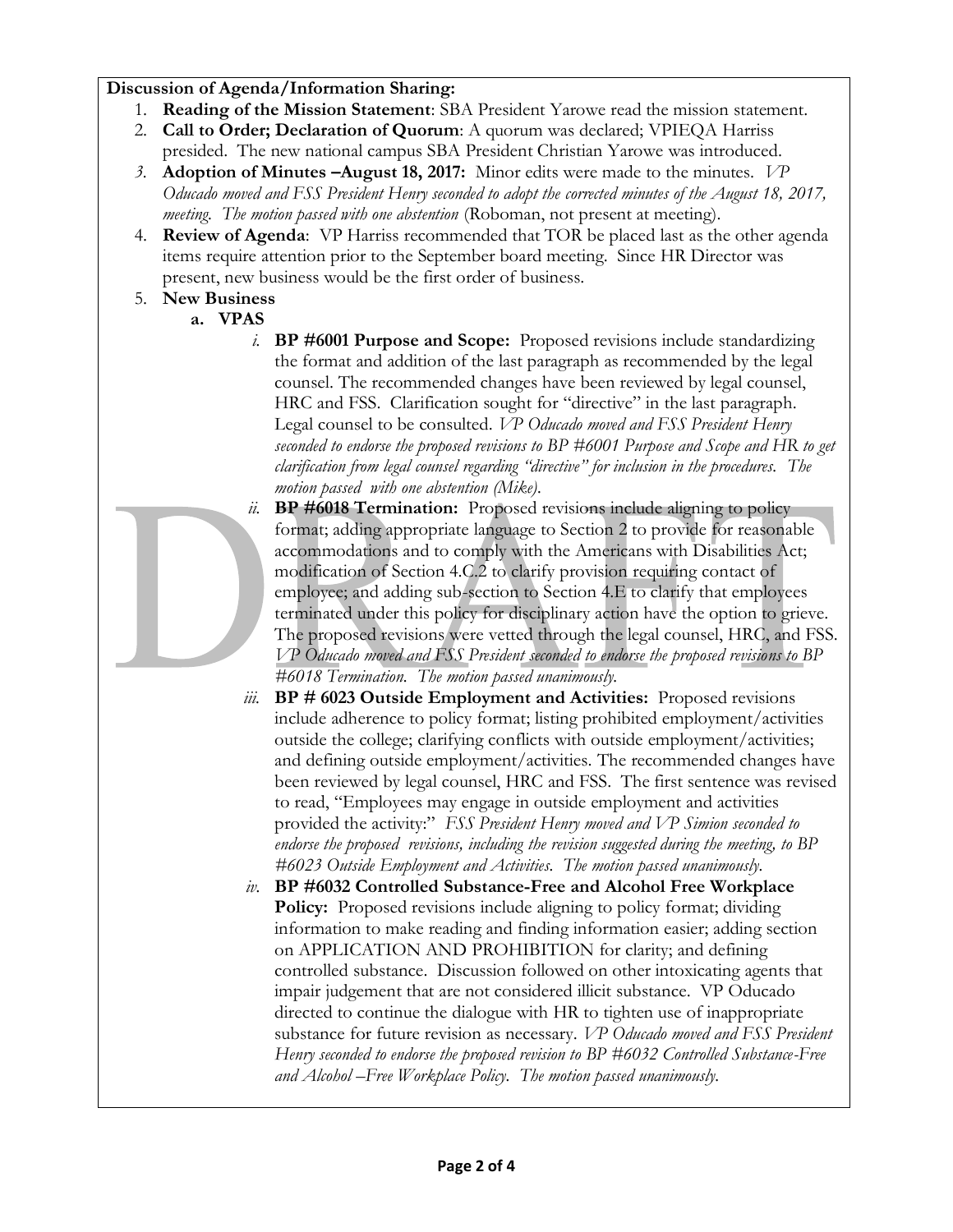*v.* **BP #6021 Grievance Policy:** Recommended modifications were made based on previous experiences with the grievance hearings and to strengthen weak areas identified. Specifically, sections on committee membership, timeline of actual hearing, nepotism policy, and required guidelines were clarified, defined and/or made more specific. While legal counsel and HRC reviewed the recommendations, FSS received the documents April 28. During its next meeting on May 3<sup>rd</sup>, it was not clear which was the original document. They did not get clarification prior to faculty leaving for the summer. It was proposed that FSS immediately send out the proposed revision to BP #6021 to the college community for review by September 5th. EC will vote electronically on the policy once the response from the college community is communicated. FSS President Henry moved and Dean Kanto to endorse that plan.

# 6. **OLD BUSINESS**

## a. **VPIEQA**

- i. **TOR Format:** Because of time constraints, discussion on format for TOR was tabled to the next meeting
- ii. **Strategic Plan 2018-2023:** The board has already endorsed the mission, vision statement, and core values. Two strategic directions were endorsed by EC during the last meeting. Measures of success, areas to focus, need to be identified. VP Harriss presented some aspirational targets for each strategic direction. These may be changed as situation changes. VP Simion moved and Dean Mike seconded to endorse the Strategic Plan 2018-2023 to the board with the provision that measures of success may change. The motion passed unanimously.

## 7. **Miscellaneous**

8. **Adjournment**: FSS President Henry moved and Dean Kanto seconded that the meeting be adjourned. The meeting adjourned at 4:32 PM.

# **Comments/Upcoming Meeting Date & Time/Etc.:**

## **Handouts/Documents Referenced:**

- EC draft minutes of August 18, 2017, meeting
- Draft revised BP #6001 Purpose and Scope
- Draft revised BP #6018 Terminations
- Draft revised BP #6023 Outside employment and Activities
- Draft revised BP # 6032 Controlled Substance-Free and Alcohol-free Workplace Policy
- Draft revised BP #6021 Grievance Policy

## **College Web Site Link:**

 $\blacksquare$ 

 $\blacksquare$ 

**Prepared by:** ne **Date Distributed:** 

## **Approval of Minutes Process & Responses:**